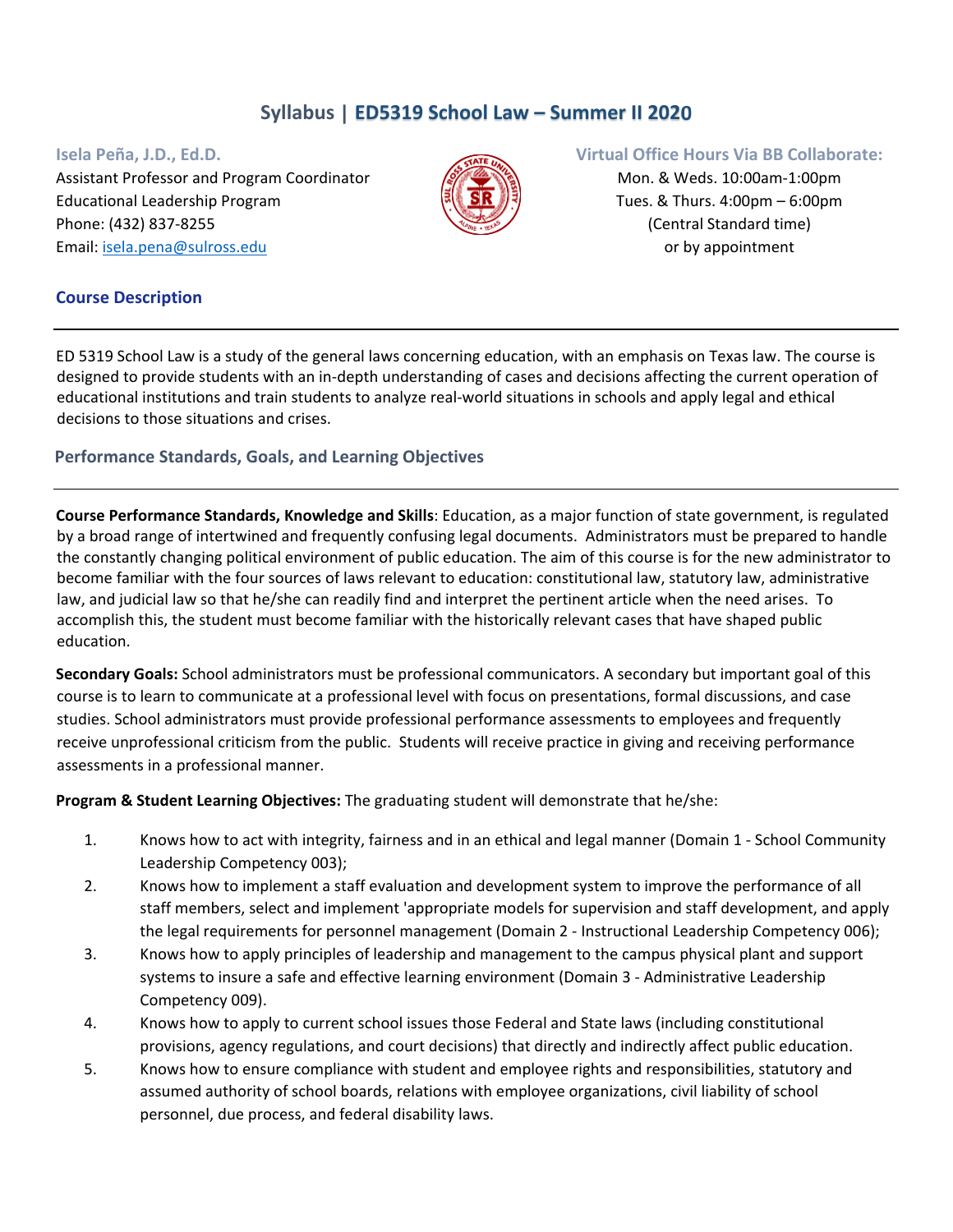6. Knows how to make presentations, participate in discussions, give and receive criticism, and prepare written documents in a professional manner.

## **ED 5319 will address the following Marketable Skill:**

 Students will be able to exercise administrative leadership to ensure resource management, policy implementation, and coordination of organizational operations in an ethical manner.

# **Materials**

### **Required Text**

One book (and a supplement which is only available every other year) are required for purchase. All textbook assignments will be drawn almost exclusively from these texts, and students should refer to specific passages during online forum discussions. If there is a supplement available, prior to the commencement of the semester, students will be notified via email and Announcement to purchase it. **EDUCATOR** 

 Walsh, J., Kemerer, F.R., & Maniotis, L. (2014). *The educator's guide to Texas school law* (9th Ed.). Austin, University of Texas Press Texas.

#### **Recommended Text**

Students will need to refer to a style guide for matters of style and formatting. The standard in Educational Leadership and the College of Education is the most recent APA manual. In addition to serving as a reference guide for matters of style and formatting, this book will aid you in conceptualizing, researching, and writing your papers.

 American Psychological Association (2010). *Publication manual of the American psychological association* (6th ed.). Washington, DC.



**GUIDE TO EXAS SCHO** 

### **Assignments and Grades**

A short summary of the 13 Modules and the Assignments follow. Details for each of these assignments are posted on the Blackboard class website.

- 1. Module 1‐Part 1‐Dual Court System Chart Shell (Wiki). Students will create a Wiki as a group on the dual court system. Part 2‐Dual Court System Journal Entry‐Students will interview an administrator in their district about a legal issue. Take quiz on Chapter 1
- 2. Module 2‐Part 1‐Do a bullet summary of HB2398. Part 2‐Review the Attendance Scenario and complete a 2‐3 paragraph analysis, answering the questions posed in the assignment. Take quiz on Chapter 2.
- 3. Module 3‐Part 1‐Students as a group will complete a Comparison Chart of SPED and Section 504 (Wiki). Part2‐ Students will complete a 4‐5 paragraph summary on a Unilateral Placement scenario. Take quiz on Chapter 3.
- 4. Module 4‐Part 1‐Students as a group will complete a Contract Flow Chart (Wiki). Part 2‐Students will analyze a Reassignment Scenario in a Journal Entry. Take quiz on Chapter 4.
- 5. Module 5‐As a group, complete a grievance chart (Wiki). Take quiz on Chapter 5.
- 6. Module 7‐Students will complete a journal entry on student free speech and a paper on educator free speech. Take quiz on Chapter 6.
- 7. Module 8‐Students will analyze a set of religious expression scenarios. Take the quiz on Chapter 7.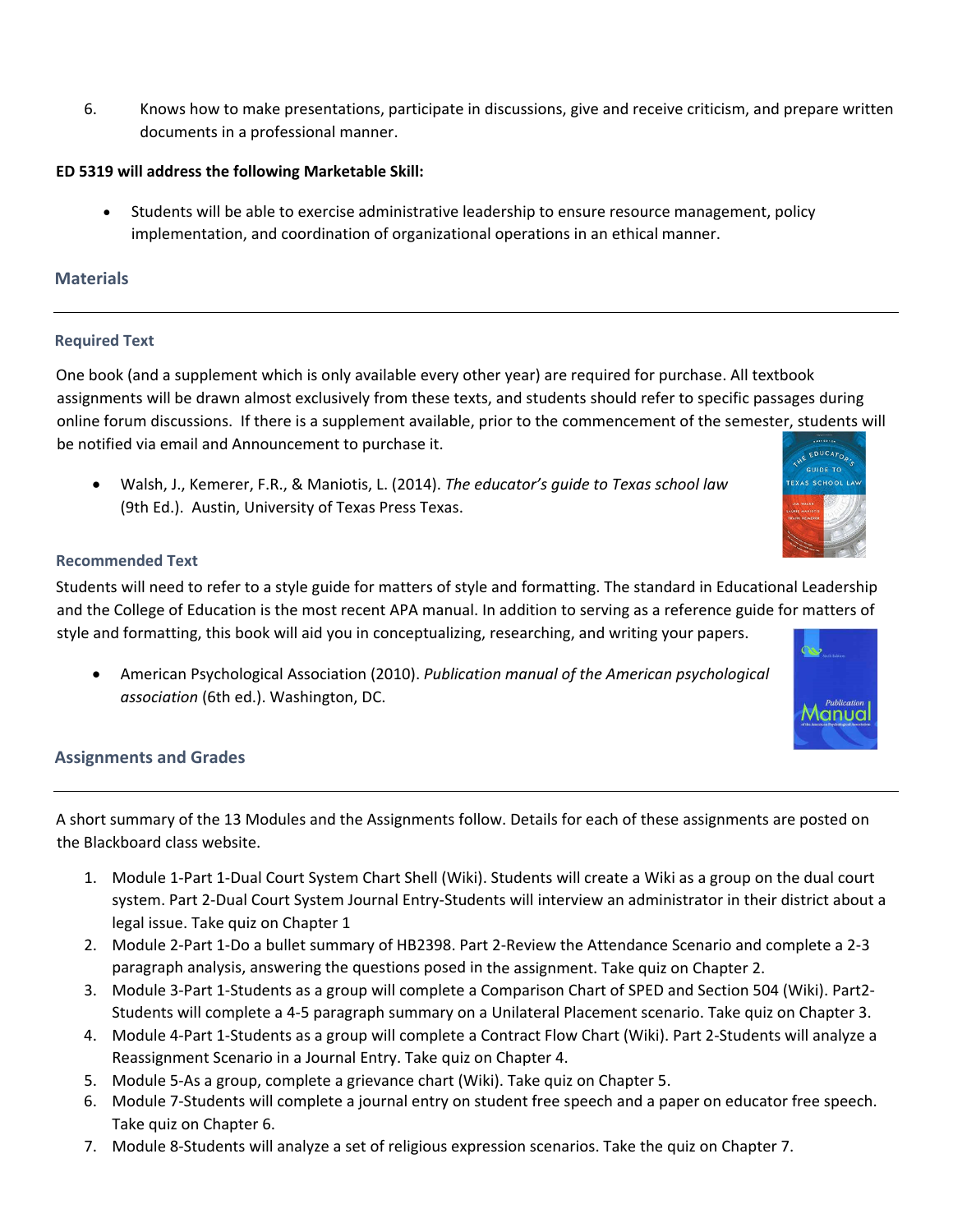- 8. Module 9‐Students will write a short answer to each of the questions posed about Chapter 37 and discipline. Take quiz on Chapter 8.
- 9. Module 11-Students will participate in a Blog on Cyber-bullying. Take the quiz on Chapter 10.
- 10. Module 13‐Students will complete as a group a study guide (Wiki) and then use that study guide to prepare for the Comprehensive Assessment. Then, students will take the Comprehensive Assessment.

The **grading policy** for this course is as follows:

 $A = 1080 - 1200$  $B = 960 - 1179$  $C = 840 - 959$  $F = 839$  or less

**SEE THE GRADING POLICY BELOW** – There are no optional assignments and failure to turn in ANY assignment may result in a failing grade in this course (regardless of the points earned on other assignments‐see policy below). NOTE: Grades lower than a "B" will NOT be given credit towards the degree or certification in the Educational Leadership Program.

### **Course Schedule**

| <b>DATE DUE</b>                | <b>MODULE</b>                                |
|--------------------------------|----------------------------------------------|
| July 1st                       | 1 <sup>ST</sup> DAY OF CLASS                 |
| July 7 <sup>th</sup>           | DUE Module 1                                 |
| July 14th                      | DUE Modules 2 & 3                            |
| July 21st                      | Due Modules 4 & 5                            |
| July 28 <sup>th</sup>          | DUE Modules 7, 8 & 9                         |
| Aug. 4 <sup>th</sup>           | DUE Modules 11                               |
| Aug. $4^{th}$ -7 <sup>th</sup> | Module 11 BLOG                               |
| Aug. 5 <sup>th</sup>           | DUE Module 13 - Final Assessment Study Guide |
| Aug. 7 <sup>th</sup>           | Due Module 13 - Comprehensive Exam           |

The following is a schedule of assignment due dates. All assignments are due by 11:59pm (Central Standard Time) on the listed due date. Detailed description of the assignments in each Module are found in Blackboard.

# **Blackboard and Online Access**

This class is taught online. Students will need an active Sul Ross account to access the course website through Blackboard. This site will have announcements, calendar, and learning modules, among other things. Students will need reliable internet access, a microphone and camera in order to participate in this class and receive a passing grade.

**Learning Environment & Grading Policy**